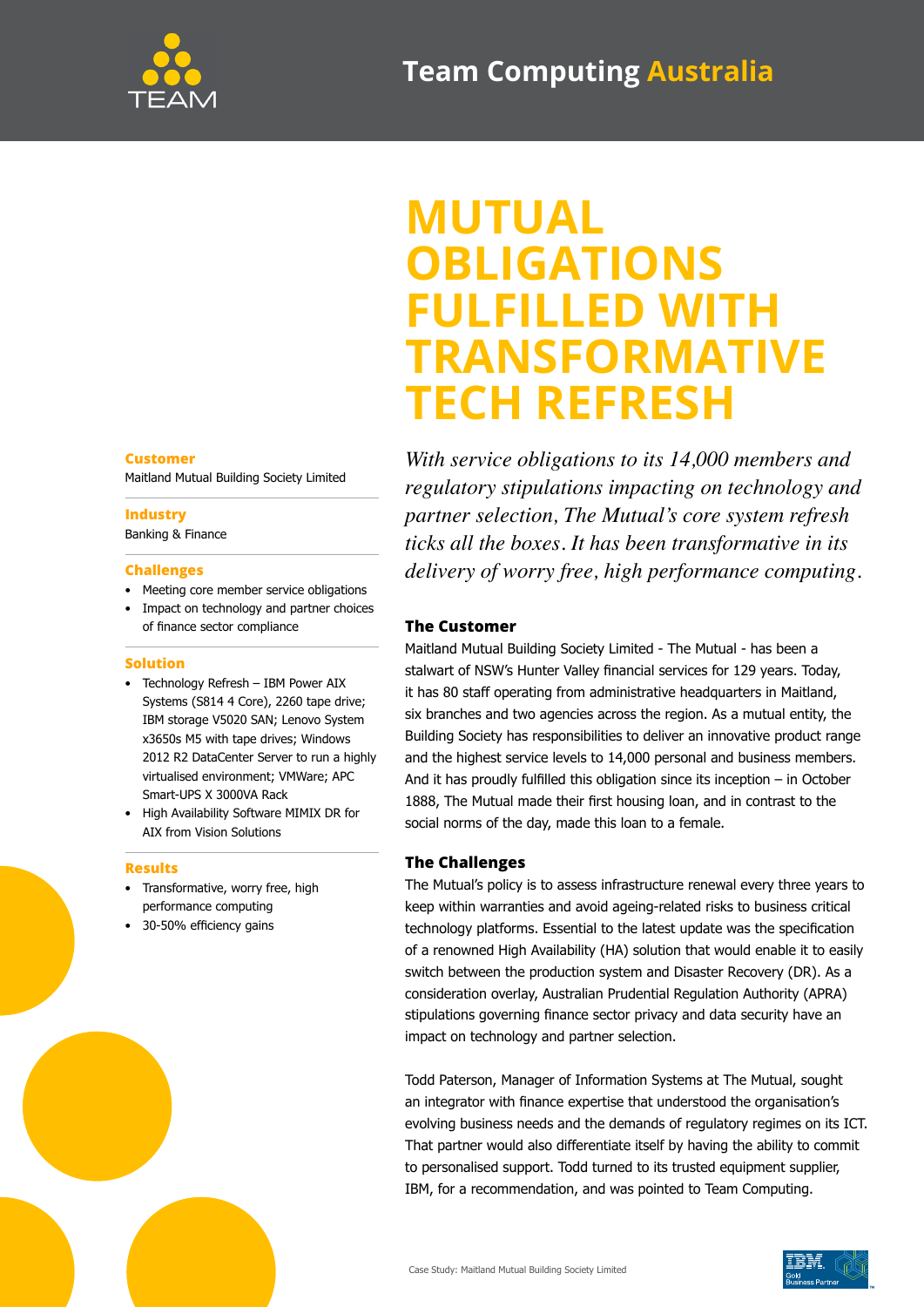

### **Team Computing Australia**

# with the latest real-time replication platform. IBM technology was put

**The Solution**

forward not because it was the incumbent but because the quality component solution was assessed to be the outright answer to The Mutual's needs, and it would let Todd sleep at night. Team Computing engineered the integration of the underlying Power AIX system with the resilient Vision HA layer.

Team Computing proposed a competitively priced, virtualised environment

The smoothly coordinated refresh went live on time and within budget. Team Computing was so confident that, at go live, Todd was given Peter Sanderson's [Managing Director, Team Computing] mobile number and told to call any time.

*"This was a significant move for us into the unknown. But we had the generous support of Team Computing's business and technology expertise on tap. They were with us in all dealings with IBM and Vision so we were certain we had the right product set and knew exactly how to get the most from it."*

**- Todd Paterson, Manager of Information Systems at The Mutual**

#### **Results**

The Mutual has experienced no problems with the new environment in the three months since go live.

Every business day – Monday to Saturday – the system has to be prepared for normal trade and again for end of day close down. Todd says these multiple processes had taken 40 minutes to complete but, with the new equipment and replication, that time has been trimmed by half. And the recent end of financial year roll over was reduced from four to under two hours.

Todd was also impressed by Team Computing's ability to mitigate risk, even in the small things he hadn't considered: "They setup an automatic "flick over" to duplicate some key cabling in our servers. That may not sound much but if something as simple as a cable is dislodged, the impact can be huge."

*"The refresh has been transformative in terms of providing us with worry free, high performance computing. And we have seen 30-50 percent efficiency gains across most areas of our IT service."*

**- Todd Paterson, Manager of Information Systems at The Mutual**

*"Typical of the finance sector, we're conservative by nature. We can't just grab and deploy any technology we want. We have to consider not only the 14,000 people relying on our systems for their financial transactions, but also regulators such as APRA. But we're not afraid of looking at things differently, we're open to new possibilities."*

**- Todd Paterson, Manager of Information Systems at The Mutual**